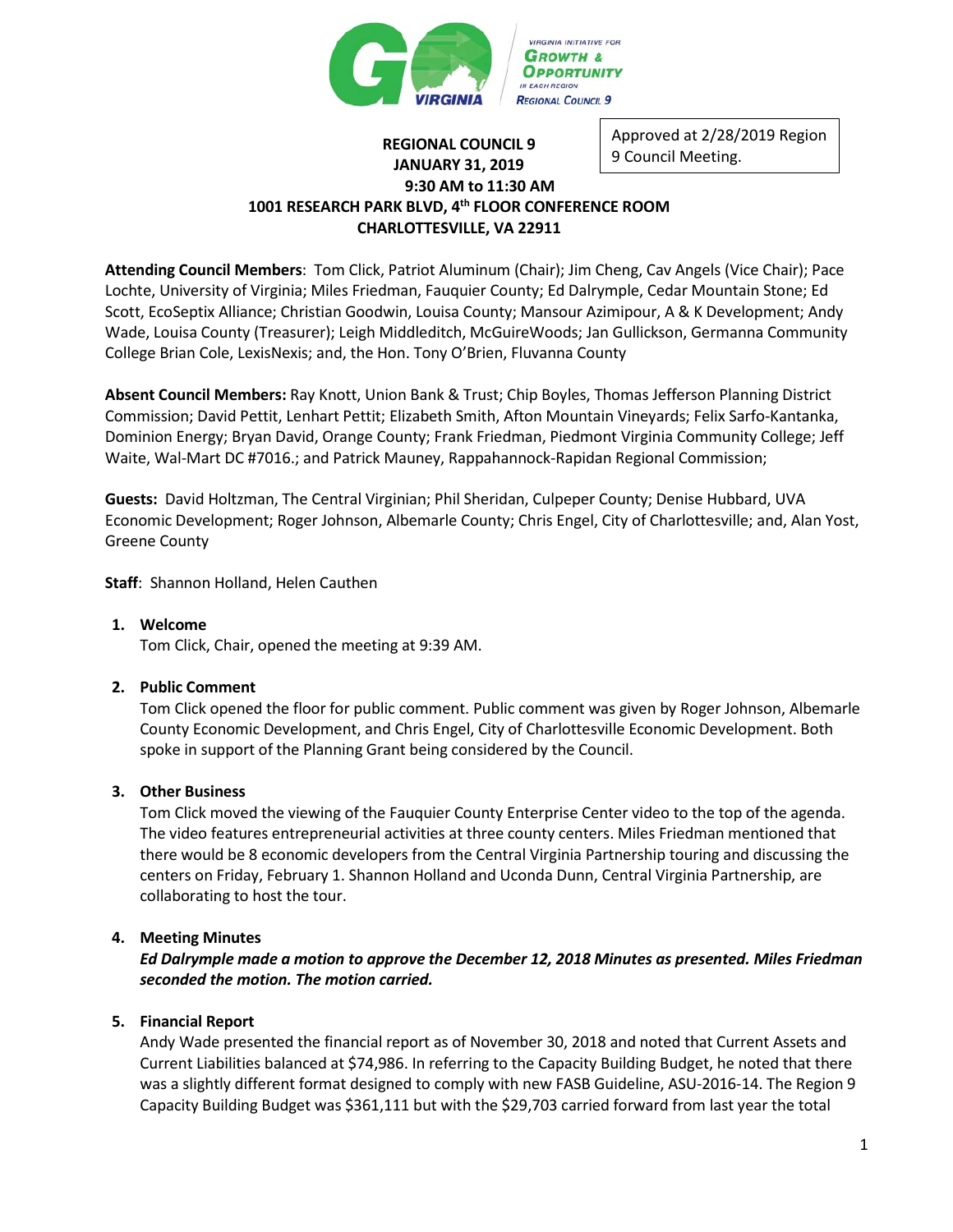shown is \$390,814. Andy noted that the last two pages show the project budgets through November 30. Only two projects have submitted reimbursement requests: GWC PTEC and Site Readiness.

# *Pace Lochte made a motion to approve the Financial Report. Christian Goodwin seconded the motion. The motion carried.*

# **6. Planning Grant Proposal**

Tom Click asked Shannon Holland to present the staff recommendation for a Planning Grant proposal after he noted that there are two pots of money for Council driven projects in the Capacity Building Budget. One pot is for planning grants at about \$52,000 and one, totaling \$111,111, is for projects with a match of fifty cents on the dollar.

Shannon Holland said that after the VRIC study was published and while the Region 9 GO Virginia TEConomy report was being developed, a group of economic developers began meeting to discuss possible next steps for the regional Entrepreneurship Ecosystem. This initial concept team included City of Charlottesville, Albemarle County, UVA, and the Central Virginia Partnership. A concept for a regional and community facing "front door" for entrepreneurship was developed with a working title of "Venture Hub". The idea was tweaked with feedback from regional entrepreneurial organizations, such as CvilleBioHub, CBIC, CIC, Blue Morning, iLab, etc. The concept draft was included in the meeting packet.

After early community conversations, it was decided that a business model/or plan should be developed that would address potential governance, sustainability, site, implementation, and metrics. It was decided that the best approach would be to hire a consultant, an expert and disinterested third party, to make recommendations on these scope items. This Planning Grant will address the scope cited and included in the packet.

Shannon Holland and Helen Cauthen recommend funding the Planning Grant for reasons including:

- The project aligns with VRIC, Region 9 TEConomy Assessment Priorities, and the Region 9 Growth & Opportunity Plan.
- It is a next and foundational step for a regional entrepreneurship ecosystem.
- The Innovation & Entrepreneurship Task Force recommended at its January meeting that "Venture Hub" would be foundational community facing front door to advance regional ecosystem while the Council concurrently works with rural counties to establish activities that will eventually link together.
- From a high level view, establishing rural activity/centers while developing the hub will establish a network to connect throughout the region.

Shannon Holland also clarified that staff will be acting on behalf of the Council to create the RFP following Council's procurement policy and would be responsible for managing the consultant. Shannon will collaborate with the GO Virginia Region 9 Entrepreneurship Ecosystem Task Force as well as members of the project's initial concept team to evaluate and award the RFP.

Shannon Holland also stipulated that, at this point, it is not clear who will implement the business model/plan once created. However, governance recommendations in the report will guide that determination.

Favorable discussion in support of the project ensued including a recommendation to engage PVCC in this project. Shannon Holland said she would reach out to PVCC immediately following the meeting.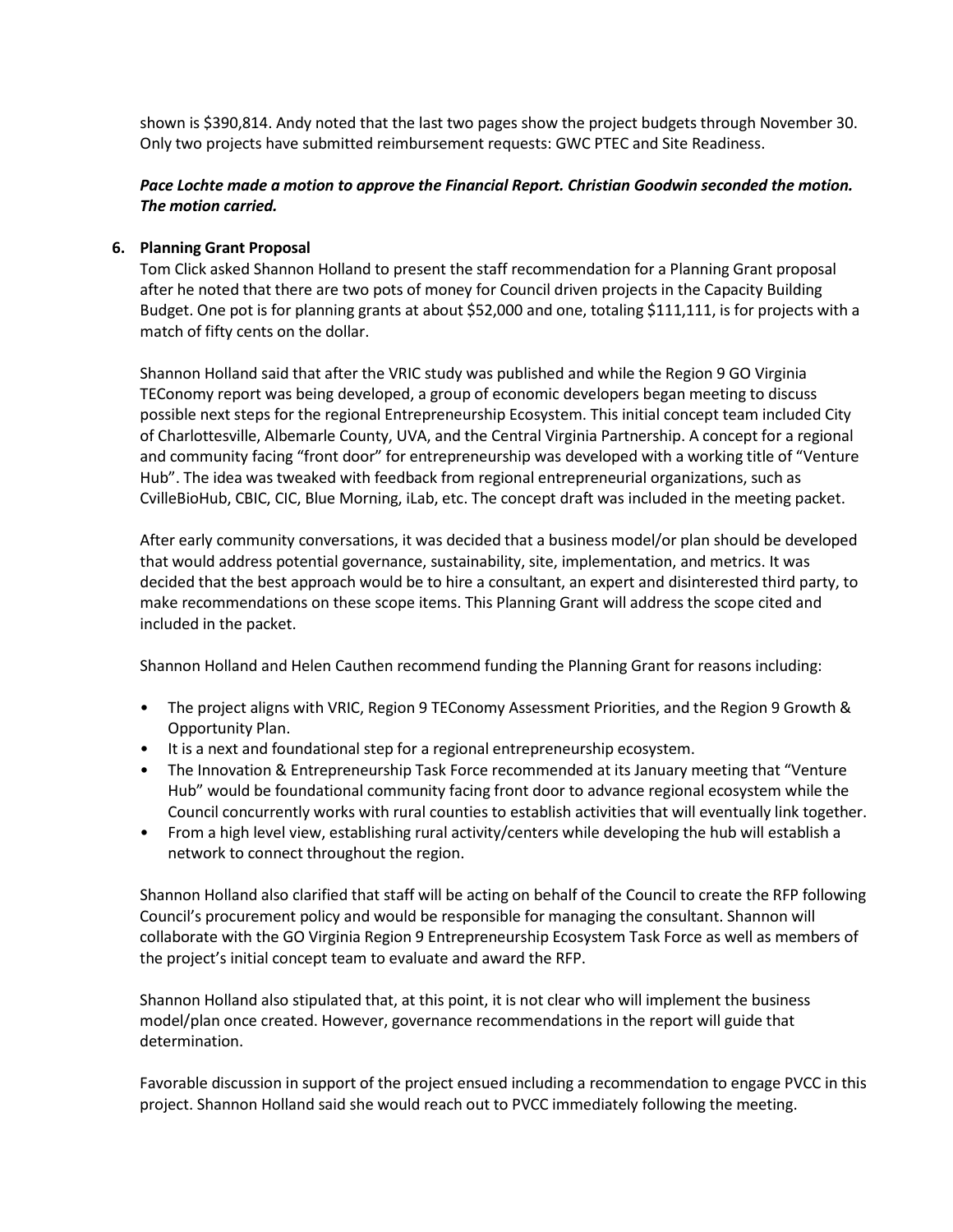# *Jan Gullickson made a motion to approve the "Venture Hub" planning grant for up to \$50,000, as proposed. Miles Friedman seconded the motion. The motion carried.*

# **7. Project Updates**

- **Regional Business Park –** Andy Wade shared that the Louisa County Board of Supervisors approved a scaled-down regional business park at its January 22, 2019 meeting. The park will now be about 700 acres. Andy expects to submit an updated Per Capita proposal by the April 3 deadline.
- **Central Virginia Site Readiness –**Helen Cauthen shared that she will do a final project presentation at the February Council meeting.
- **Catalyst Accelerator Project –** Shannon Holland said that the proposal is expected to go before the GO Virginia Board on March 12.
- **GWC PTEC -** Ed Dalrymple shared that Euro-Composites Corporation has partnered with New Pathways, machinist training, as a vendor so that it can create customized training solutions at the school. Helen Cauthen suggested that the Central Virginia Partnership could work with regional Economic Development offices to identify machine shops in each county to which the program could be marketed to increase enrollment.

## **8. Chair Update**

Referring to the Dashboard in the packet, Tom Click noted that the Council hasn't awarded any Per-Capita projects in the current fiscal year yet. He noted that he expects that will change with the Catalyst project and a larger regional park proposal. He requested Council Members continue to share project ideas. Tom noted he will review website analytics to identify engagement trends. He then asked Ed Scott to share updates on any GO Virginia related legislation in the General Assembly. Ed Scott said there have been four bills introduced that may affect GO Virginia. SB 1492 is a bill to allow some FOIA exemptions for information provided in GO Virginia applications. The other three bills, SB 1594, SB 1651, and HB 2550, have been introduced by senior legislators addressing research and commercialization.

Tom Click then asked each Task Force Group to provide updates to the Council.

**Innovation & Entrepreneurship–** Jim Cheng shared that the Entrepreneurship Ecosystem Workgroup was disbanding since the TEConomy report is complete. He also shared that the group met in Warrenton on January 7 to identify top priorities from the TEConomy report and tour the Mason Enterprise Center. After touring the center, reviewing the TEConomy priorities, and discussing the "Venture Hub" initiative, the group decided that the best approach was to simultaneously advance different activities in rural counties while also advancing activities in in more entrepreneurial dense areas. Miles Friedman offered to host a tour of the enterprise centers for economic developers or to facilitate discussions around what approaches rural counties might take to advance entrepreneurial activities. At the Task Force request, Shannon has developed a survey to gauge reaction to potential priorities by county, as well.

Leigh Middleditch asked about future Hemp proposals. Jim Cheng indicated that there are several projects under discussion but they are not at a stage where a submission is imminent.

Miles Friedman shared that he is working on a Young Entrepreneurs proposal with Orange and Culpeper